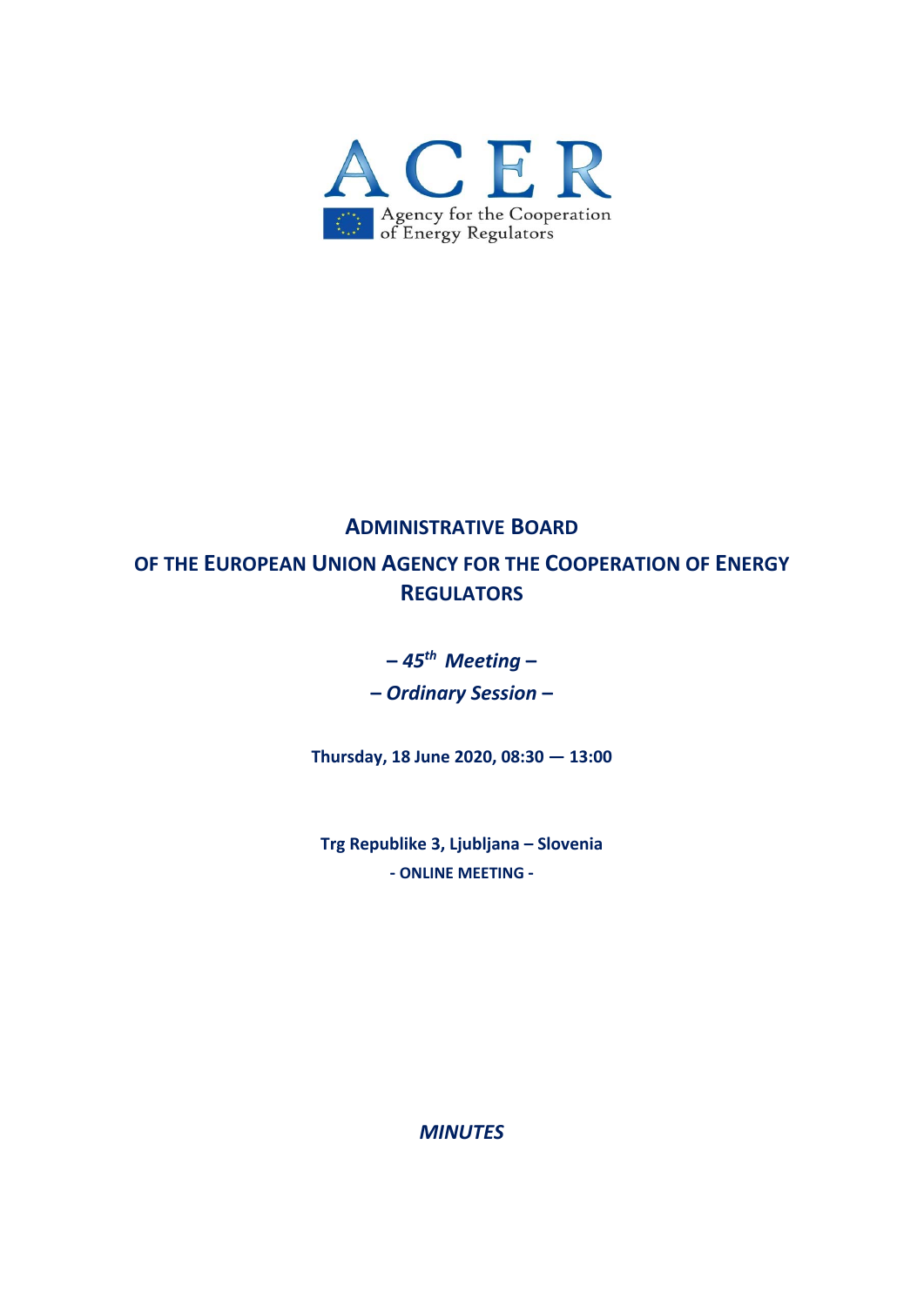

## **I. LIST OF ATTENDEES**

The following Members and Alternates of the Administrative Board were present at the meeting:

| Dr Jochen PENKER,     | Member    | Dr Jurijs SPIRIDONOVS, | Vice-Chair |
|-----------------------|-----------|------------------------|------------|
| Dr Romana JORDAN,     | Member    | Ms Edit HERCZOG,       | Member     |
| Mr Bogdan CHIRITOIU,  | Member    | Ms Karin LUNNING       | Member     |
| Mr Michel THIOLLIERE, | Member    | Mr Florian ERMACORA,   | Alternate  |
| Mr Pal KOVÁCS,        | Alternate | Mr Diego VAZQUEZ,      | Alternate  |
| Ms Britta THOMSEN,    | Alternate | Mr Vaclav BARTUŠKA,    | Alternate  |

Mr Florian ERMACORA submitted proxies by Ms Ditte JUUL JØRGENSEN and Ms Anne MONTAGNON.

Mr Christian Pilgaard ZINGLERSEN (*Director*) and Ms Clara POLETTI (*Chair of the Board of Regulators*) were present at the meeting, acting as observers.

Ms Luiza DRAGHICI, Mr Juan‐Ignacio DE DIOS MORALES and Mr Michael SCHUETZ, acting as advisors, were present at the meeting.

The secretariat was provided by the Agency.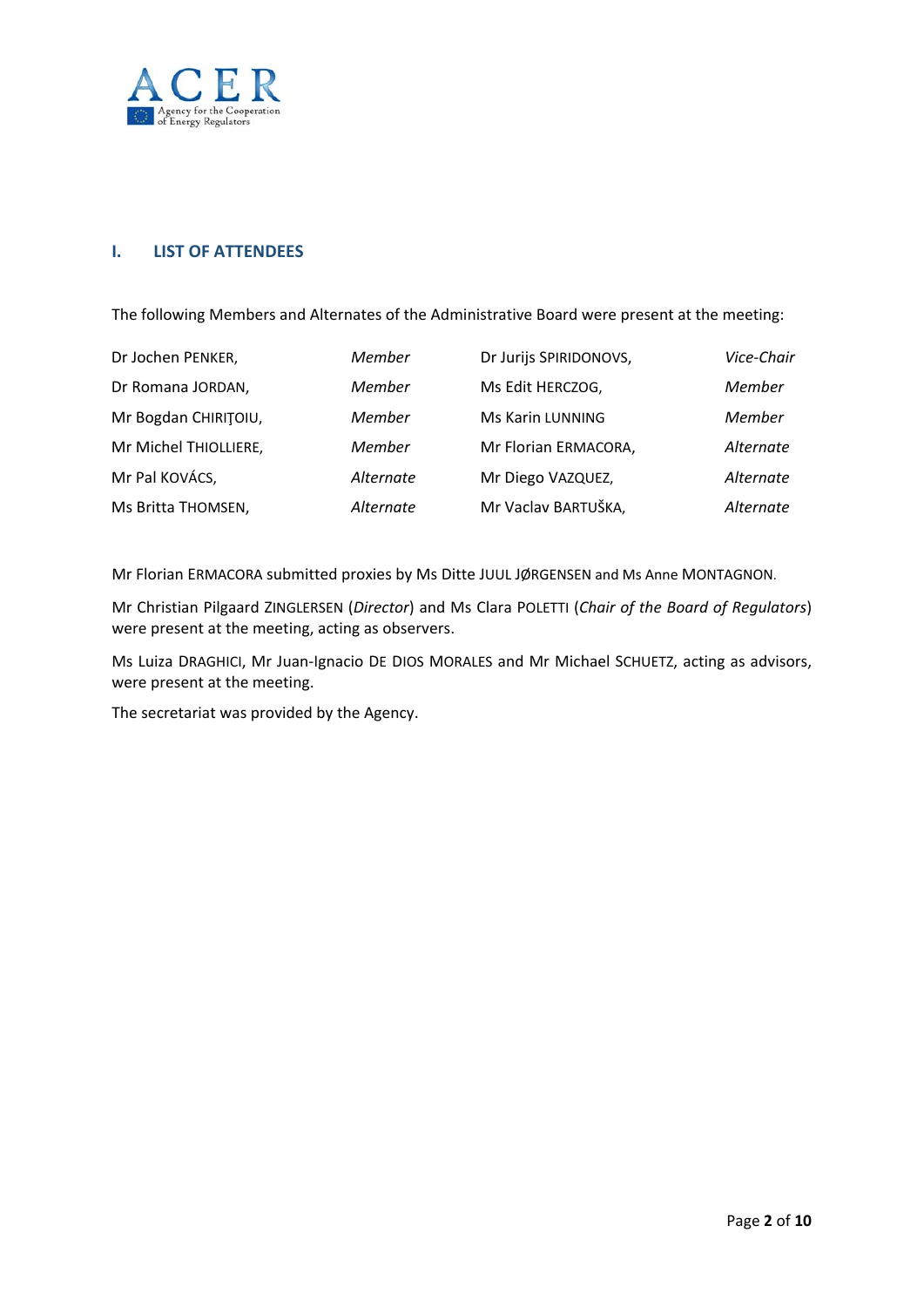

# **II. SUMMARY OF CONCLUSIONS OF THE 45th MEETING OF THE ADMINISTRATIVE BOARD**

At the 45<sup>th</sup> meeting, the Administrative Board:

- (1) invited the Director to proceed in drafting a proposal for the future communication strategy of the Agency in line with the need to maintain the image of Agency as a trusted partner, while enhancing its visibility by communicating further and more effectively with stakeholders its added value in contributing from a regulatory perspective to the objectives of the Union and to the political debate around those objectives, whenever in its field of competence;
- (2) stressed the need to ensure that a fine balance is maintained between the communication activities of the Agency and the fulfilment of regulatory tasks assigned to the Agency so as that the communication efforts do not impact upon the already limited financial and human resources of the Agency;
- (3) expressed concerns as regards the ability of the Agency to face the challenges forecasted for the year 2021 should not be provided with adequate human and financial resources to successfully accomplish its mandate, therefore impacting on the timely and successful implementation of the Clean Energy for all Europeans Package and the Green Deal;
- (4) invited the Agency to propose a concrete action plan to face the increase of appeals and the fulfilment of the mandate of the Agency should the budget negotiation not provide the desired outcome in terms of financing of the Agency for the year 2021;
- (5) welcomed the efforts put in place in reducing its carbon footprint and invited the Agency to intensify further those efforts to digitalise all its processes and move towards the ISO 14001 certification, taking into consideration the budgetary constraints faced by the Agency.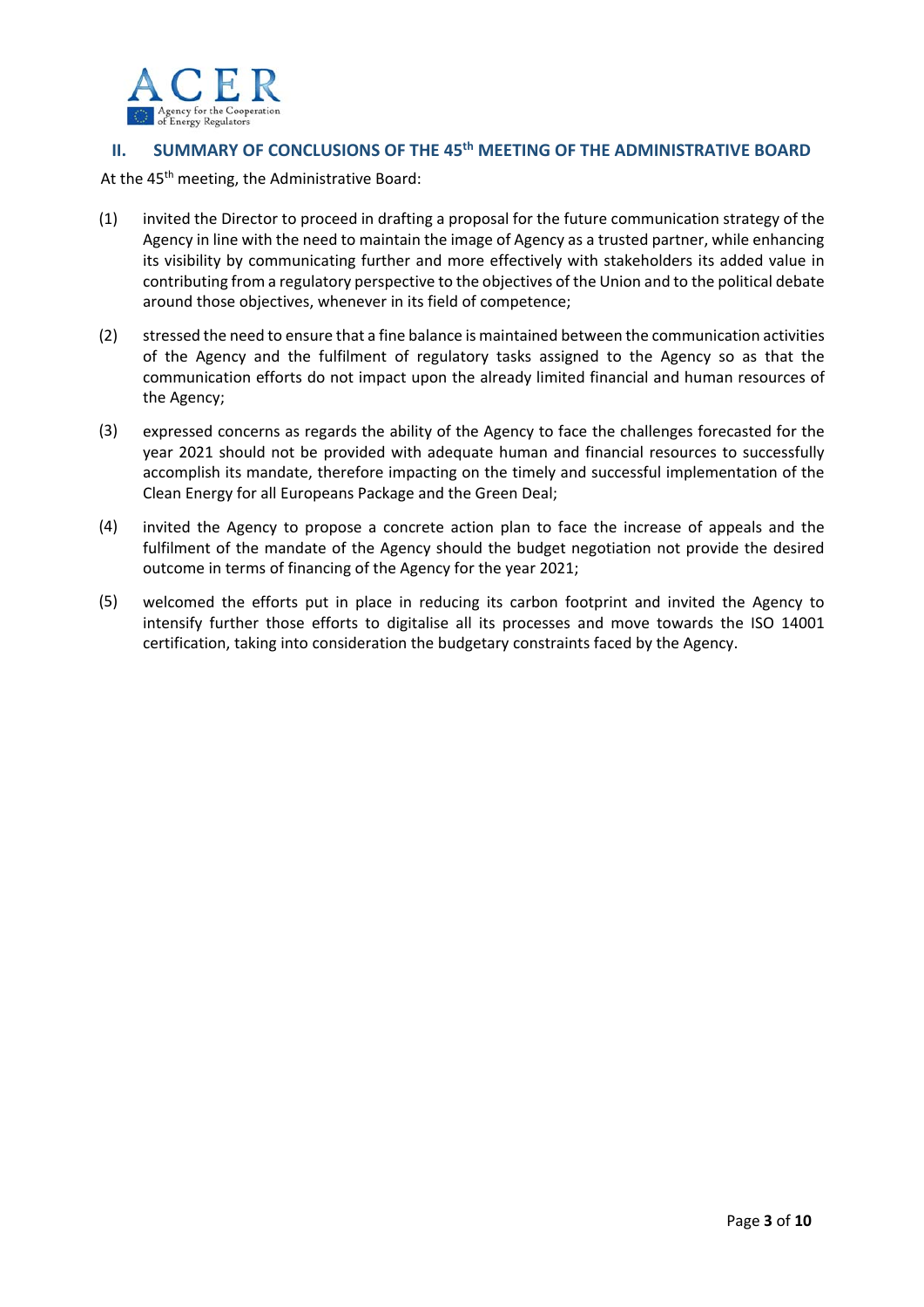

#### **III. MINUTES**

#### **SESSION I**

#### *SECTION I – OPENING*

The 45<sup>th</sup> meeting of the Administrative Board of the European Union Agency for the Cooperation of Energy Regulators was convened, in ordinary session, on 18 June 2020. The meeting started at 09h00.

Upon invitation of the Chair to the present Members and Alternates of the Administrative Board to declare any actual or potential interest that could be considered prejudicial to their independence with respect to the items on the agenda, no actual or potential interest was declared nor reported.

Dr Romana Jordan informed the Board of her recent appointment as Chair of the Administrative Board of the National Regulatory of Slovenia. She reported to have informed already the services of the Agency to that hand and the assessment is currently pending.

### **(1)** *Approval of the Agenda*

The Agenda of the 45<sup>th</sup> meeting of the Administrative Board was approved as follows:

| <b>OPENING</b>                                           | Opening of the 45th Meeting of the Administrative Board                                                                                                                                                                                                                                                                                                                                                                                                                                                                                                                                                                                                                                                                                                                                                                                                                 |
|----------------------------------------------------------|-------------------------------------------------------------------------------------------------------------------------------------------------------------------------------------------------------------------------------------------------------------------------------------------------------------------------------------------------------------------------------------------------------------------------------------------------------------------------------------------------------------------------------------------------------------------------------------------------------------------------------------------------------------------------------------------------------------------------------------------------------------------------------------------------------------------------------------------------------------------------|
| $08:30 - 08:40$                                          | Adoption of the Agenda and Declaration of Interests                                                                                                                                                                                                                                                                                                                                                                                                                                                                                                                                                                                                                                                                                                                                                                                                                     |
| <b>STRATEGIC</b><br><b>DISCUSSION</b><br>$08:40 - 11:30$ | The Agency in the changing European Context - Communicating Effectively and beyond<br>Presentation by the Director of the Agency on a multi-year perspective for the Agency, organizationally<br>and communication-wise, linking this to the upcoming communication strategy and drawing on the<br>organizational adjustments of this year.<br>Roundtable Discussion<br>Budget 2021 - future outlook and way forward<br>Presentation by the Director of the Agency, on future perspectives for the Agency's budget, as well as<br>recent lessons regarding expected increase in legal appeals against Agency decisions.<br>Report by the Representative of the European Commission<br>Update on Remit fees<br>Roundtable Discussion<br>Sustainable ACER initiative (further "greening" of ACER's own activities)<br>Presentation by the Agency<br>Roundtable Discussion |
| <b>REPORTING,</b>                                        | Report on the activities of the Board of Regulators                                                                                                                                                                                                                                                                                                                                                                                                                                                                                                                                                                                                                                                                                                                                                                                                                     |
| <b>INFORMATION,</b>                                      | Presentation by the Chair of the Board of Regulators                                                                                                                                                                                                                                                                                                                                                                                                                                                                                                                                                                                                                                                                                                                                                                                                                    |
| AND INTERNAL                                             | Rules of Procedure of the Working Groups - Amendment                                                                                                                                                                                                                                                                                                                                                                                                                                                                                                                                                                                                                                                                                                                                                                                                                    |
| <b>FUNCTIONING</b>                                       | Presentation by the Director and the Chair of the Board of -                                                                                                                                                                                                                                                                                                                                                                                                                                                                                                                                                                                                                                                                                                                                                                                                            |
| OF THE                                                   | Regulators                                                                                                                                                                                                                                                                                                                                                                                                                                                                                                                                                                                                                                                                                                                                                                                                                                                              |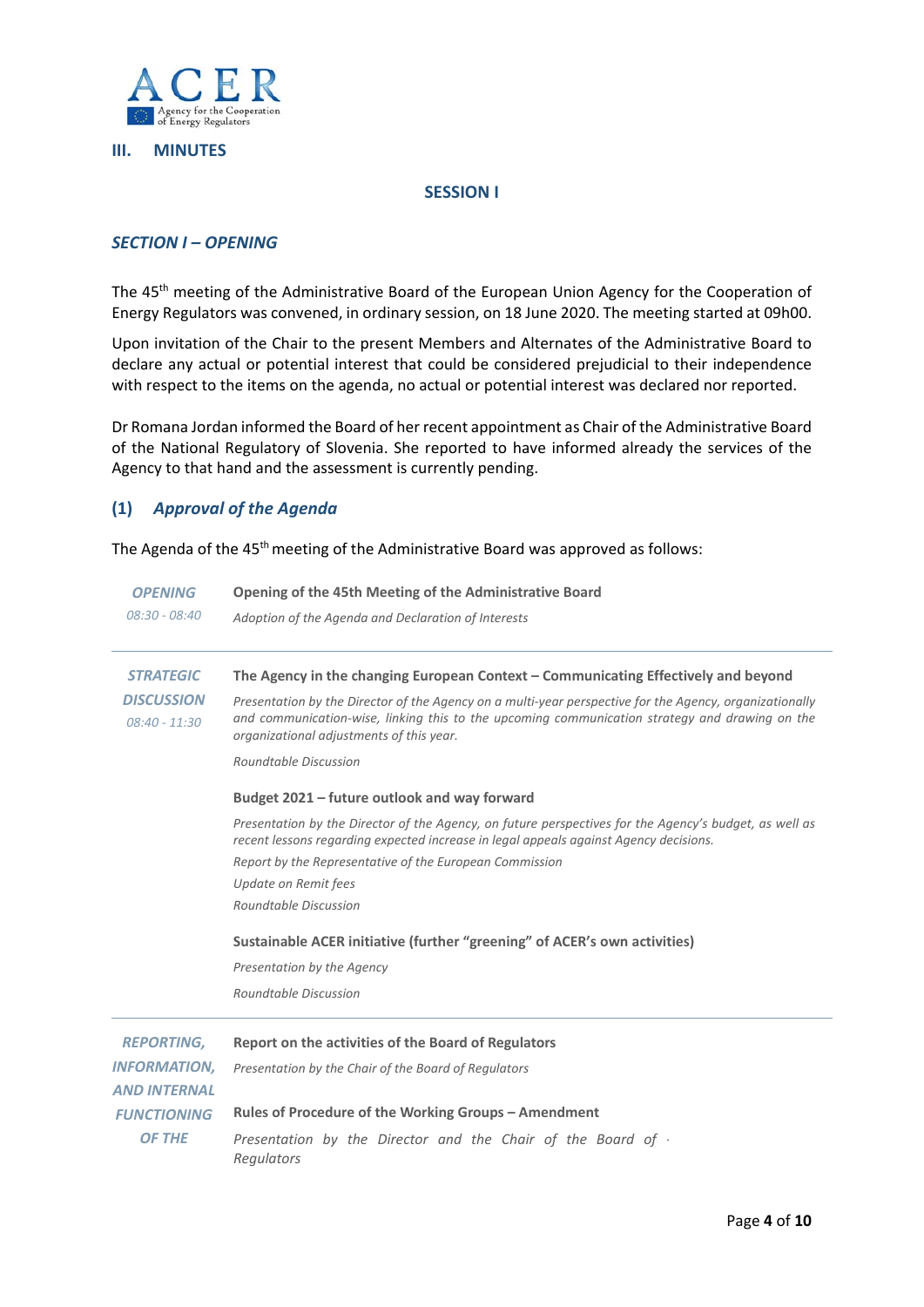

| <b>AGENCY</b><br>11:30-12:50 | Roundtable Discussion                                                                                       |
|------------------------------|-------------------------------------------------------------------------------------------------------------|
|                              | Consolidated Annual Activity Report – Year 2019<br>Adoption of the Annual Activity Report for the year 2019 |
|                              | Opinion on the Final Accounts of the Agency for the financial year 2019                                     |
|                              | Presentation on the position of the European Court of Auditors                                              |
|                              | Adoption of the Opinion on the final accounts – year 2019                                                   |
|                              | The Effects of the pandemic on the Agency's operations and the future opportunities                         |
|                              | Presentation by the Agency                                                                                  |
|                              | Roundtable Discussion                                                                                       |
|                              |                                                                                                             |
|                              |                                                                                                             |

**Invitation to the 46th Meeting of the Administrative Board** 

**AoB** 

*CLOSURE 12:50‐13:00*

## *SECTION II – STRATEGIC DISCUSSION*

# **(2)** *The Agency in the changing European Context – Communicating Effectively and beyond*

The Director and the Strategy Delivery and Communication of the Team Leader introduced the discussion on the wider strategic perspective of the Agency on the future communication plans of the Agency, looking at the wider political and energy context.

The Director recalled his introduction at the 44<sup>th</sup> meeting of the Administrative Board hinting to the need to ensure that the Agency maintains its image of trusted partner and enhances this role also by communicating further and more effectively with stakeholders, contributing from a regulatory perspective to the objectives of the Union and to the political debate around those objectives. In particular, he clarified that the objective of the Agency is to make itself more visible, showing better its added value within the limit of its remit, putting itself in a position to translate its deliverables also to less technical audience. The Director further recalled that this overall objective entails not only an external dimension but also an internal dimension hinting the latter to the need to ensure a cultural change enhancing the potential of the internal expertise existent in‐house.

Starting from the internal dimension, the Director clarified that the Agency needs to move away from its current silos working method towards a more cohesive, aligned and homogenous approach. He also stressed the need to (i) ensure better planning, improve the model for the attribution of roles and responsibilities at the right level, (ii) assign resources according to priorities, (iii) invest in feedbacks and learning and development, and (iv) create synergies whenever more efficient. He also stressed the need to improve communication and stakeholder engagement activities to bring added value to the overall objective of the Agency. In particular, the Director stressed the desire to implement the leadership pipelines principles at the Agency.

The Director, therefore, exposed the multi‐annual plan to bring the Agency to meet this vision of the Agency, starting from the activities to be performed internally so as to ensure that over the years the Agency is perceived as an open, accessible, transparent, trusted and forward partner, helping, from a regulatory perspective, in driving the EU Agenda.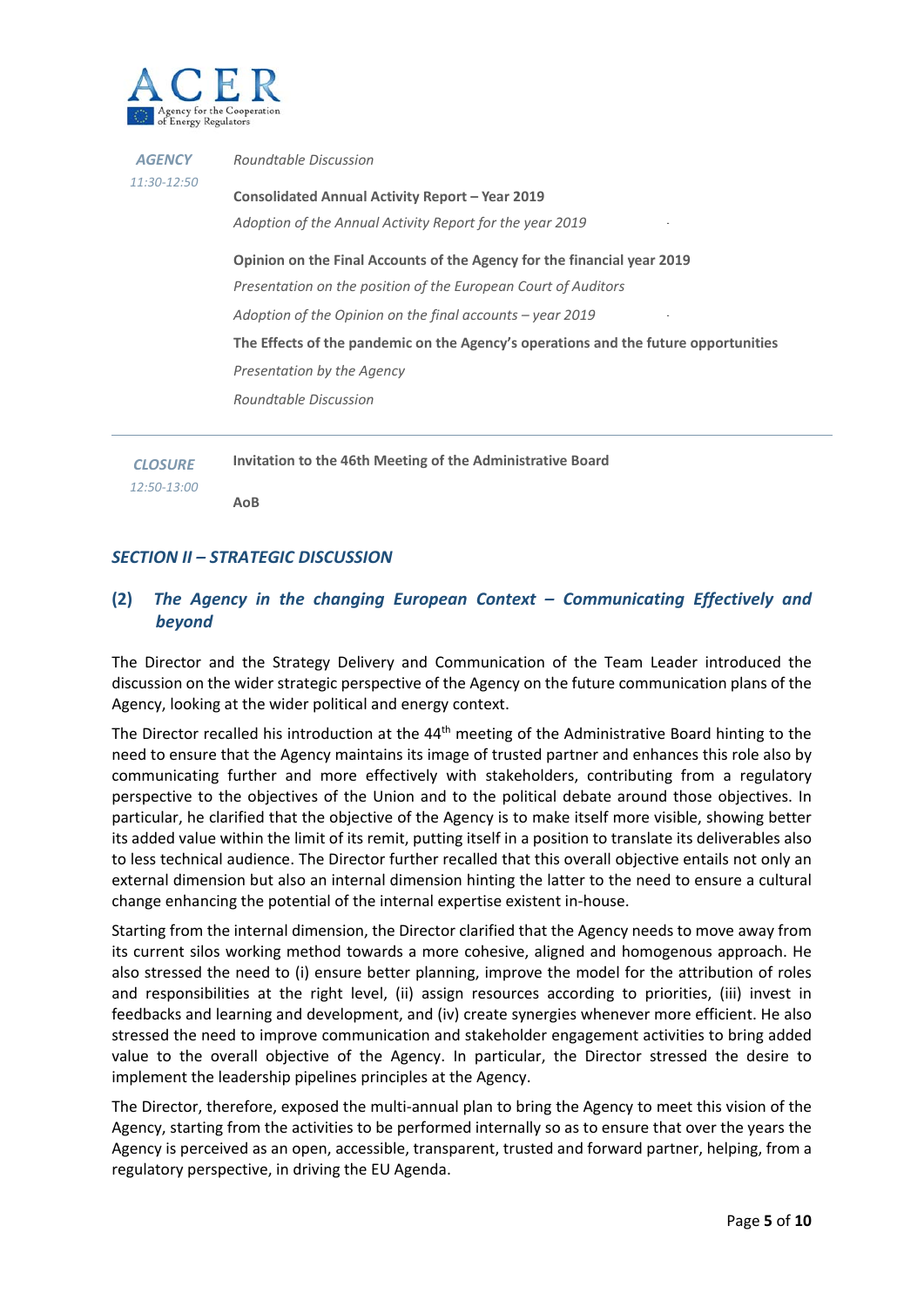

The Director, therefore, reported to the Administrative Board the organisational adjustments performed in the course of the month of March with the objective to reinforce those functions that are providing support horizontally to the Agency, simplify the organisational structure, enhance alignment of solutions across the Agency, and bring synergies over time.

As a result, those functions, which were formerly performed in the director's office, while remaining under the supervision of the Director, have been further embedded in the organisation. He highlighted that this is reflected more prominently in the creation of the strategy, delivery and communication function and the legal services.

The Strategy Delivery and Communication Team Leader was invited to take the floor to guide the Administrative Board through the proposal for guiding principles to establish the communication and stakeholder engagement strategy of the Agency. Taking stock from the suggestions of the Administrative Board, it was explained that the overall objectives are threefold: rendering more visible the contribution of the Agency to the Energy Union objectives and the Green Deal, making more evident the EU added value of the Agency and reaching out more effectively the stakeholders.

In this field, the Strategy Delivery and Communication Team Leader will be active, focusing mainly on stakeholder management, external and internal communication, strategy and outreach activities, supporting the Director in this last aspect and ensuring coordination of the different Agency's functions communication wise.

In order to reach these objectives, the most prominent priority is represented by the significant upgrade of the Agency's website, to be also based on the outcome of a survey with the most important stakeholders of the Agency to understand their perception of the Agency and their needs. This will be followed by the definition of the Agency's digital identity. Finally, the Agency will shift to a more interactive platform so as to have the means to engage further and more effectively with the actors in the most relevant fields. To that hand, a first sketch of the revamped website was presented to the Administrative Board.

The Administrative Board welcomes the attempt made by the Director through the re-organisation of the Agency's service towards a more strategic oriented Agency. Still, the Administrative Board stressed the need to ensure that the priority of the Agency should remain the implementation of the existing regulations, ensuring legal quality of outputs to minimise delays in the entry into force of the technical measures needed to foster the Energy Union and the Clean Energy Package. The Administrative Board highlighted that while policy input is certainly valuable, as well as the envisaged related communication activities, those should be balanced with the need to ensure first the fulfilment of the Agency's mandate, especially in light of the structural underfunding that the Agency is experiencing, with the lack of sufficient human and financial resources.

In light of that, the Administrative Board expressed appreciation for the past communication activities of the Agency. In this respect, the Administrative Board invited the Director to consider investing rather on trainings and developments for the existent staff so as to ensure that communication is handled at all level of the organisation, ensuring that staff can act as ambassador for the Agency.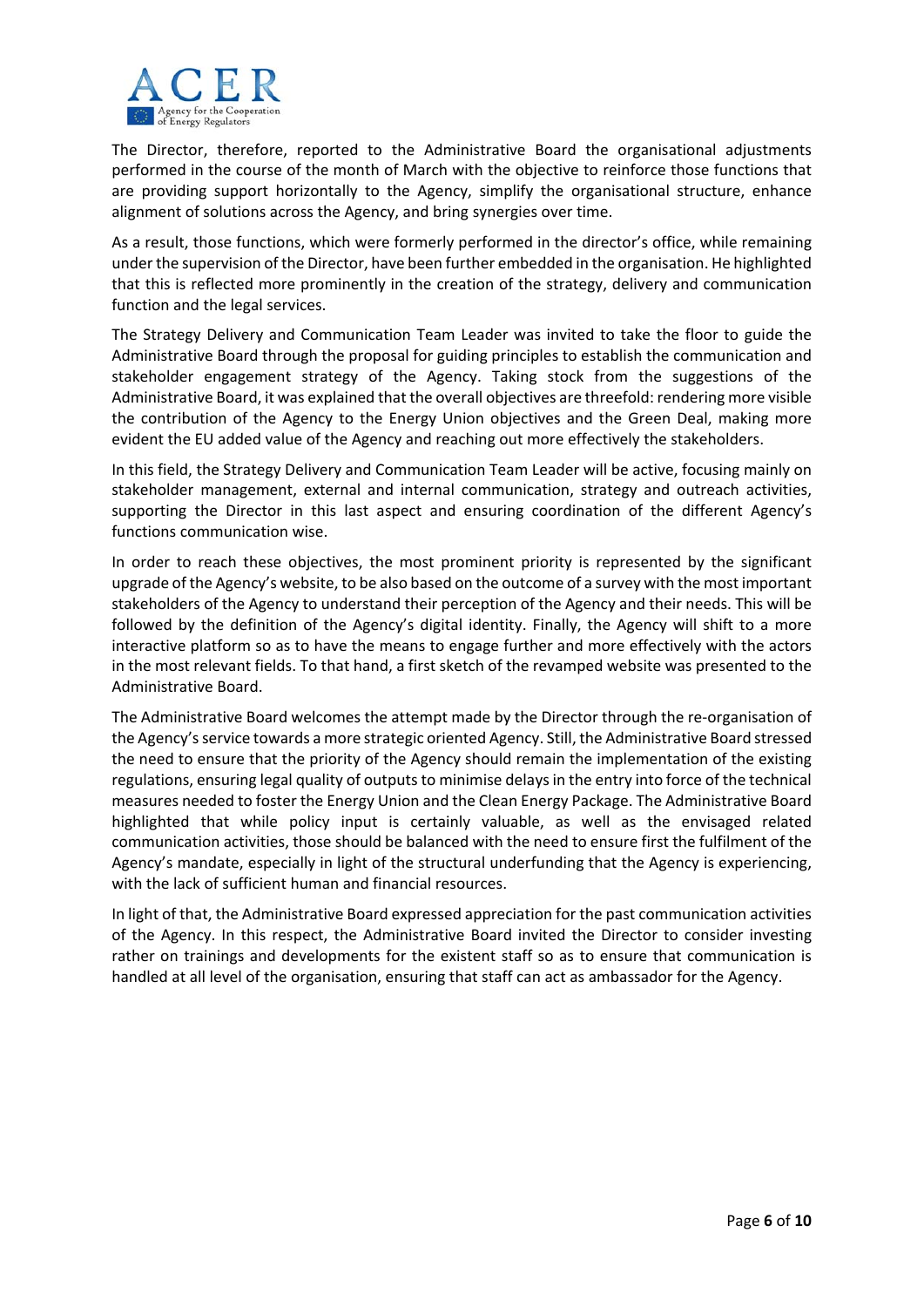

In light of the limited resources, the Administrative Board further stressed the need to focus stakeholder engagement in inter‐institutional relations especially to attempt to address the budgetary needs of the Agency. In this specific regard, the Administrative Board acknowledged the need to try to approach stakeholder engagement in a different manner so as to attempt to secure more funding for the Agency. It still recognised the need to establish a fine balance between those activities and the core tasks of the Agency, so as not to put at risk the fulfilment of its mandate. In this respect, it invited the Agency to communicate more effectively the Union added value of the Agency and its contribution to the sustainable developments goals of the Union to maintain its attractiveness in the communication political context. The Administrative Board concluded by inviting the Agency to establish an action plan to increase the visibility of the Agency employing also the opportunities given by the European Parliament and the ITRE Committee to that hand.

*Conclusion*: The Administrative Board supported the effort made by the Director in setting the principles for the future communication strategy of the Agency and invited the Director to proceed with the definition of a proposal for a communication strategy.

> The Administrative Board stressed the need to ensure that a fine balance is maintained between the communication activities of the Agency and the fulfilment of regulatory tasks assigned to the Agency so as that the communication efforts do not impact upon the already limited financial and human resources of the Agency.

# **(3)** *Budget 2021 – future outlook and way forward*

The Director provided an overview on the current challenges and the future perspective in light of the budget negotiation for the year 2021. In particular, he referred to the decision made in January 2020 to reduce the scope of the requests for human resources put forward by the Agency for the year 2021. At the same time, the Director recalled that translation costs and the expectation of a significant raise in appeals for the years 2020 and 2021 are likely bringing additional pressure on the Agency's limited financial and human resources. The Director recalled that for every appeal against an Agency's decision, the Agency does not only have to cover its own costs, but shall also ensure legal support to the Board of Appeal resulting in a significant financial impact upon the Agency's budget.

The Director identified the short‐term and medium‐term measures put in place and to be put in place to re‐assign financial and human resources to address the needs stemming from the above reported new challenges. The Director clarified that those measures represent an attempt to be conservative also in managing the uncertainty stemming from the potential increase of appeals, which although likely, is not certain.

As regards the short-term measures, the Director pointed to the internal re-assignment of resources to address the understaffing of the Legal Services compared to the peak in workload, and the invitation put forward to NRAs to support the Agency by providing short‐term legal support on identified projects. He also explained the terms of engagement of NRA support and further stressed that new recruitment procedures would have been launched for the recruitment of contract agents in Function Group IV to further boost the human resources in the Legal Services. Finally, he also explained that the Agency considered prioritising the defence of its decisions before the Board of Appeal, bringing the defence to the minimum essential, whenever considered appropriate.

As regards the medium-term measures, the Director explained that for the year 2021 the Agency intends to reassign two FTEs to the legal services should the Budgetary Authority assign them to the Agency.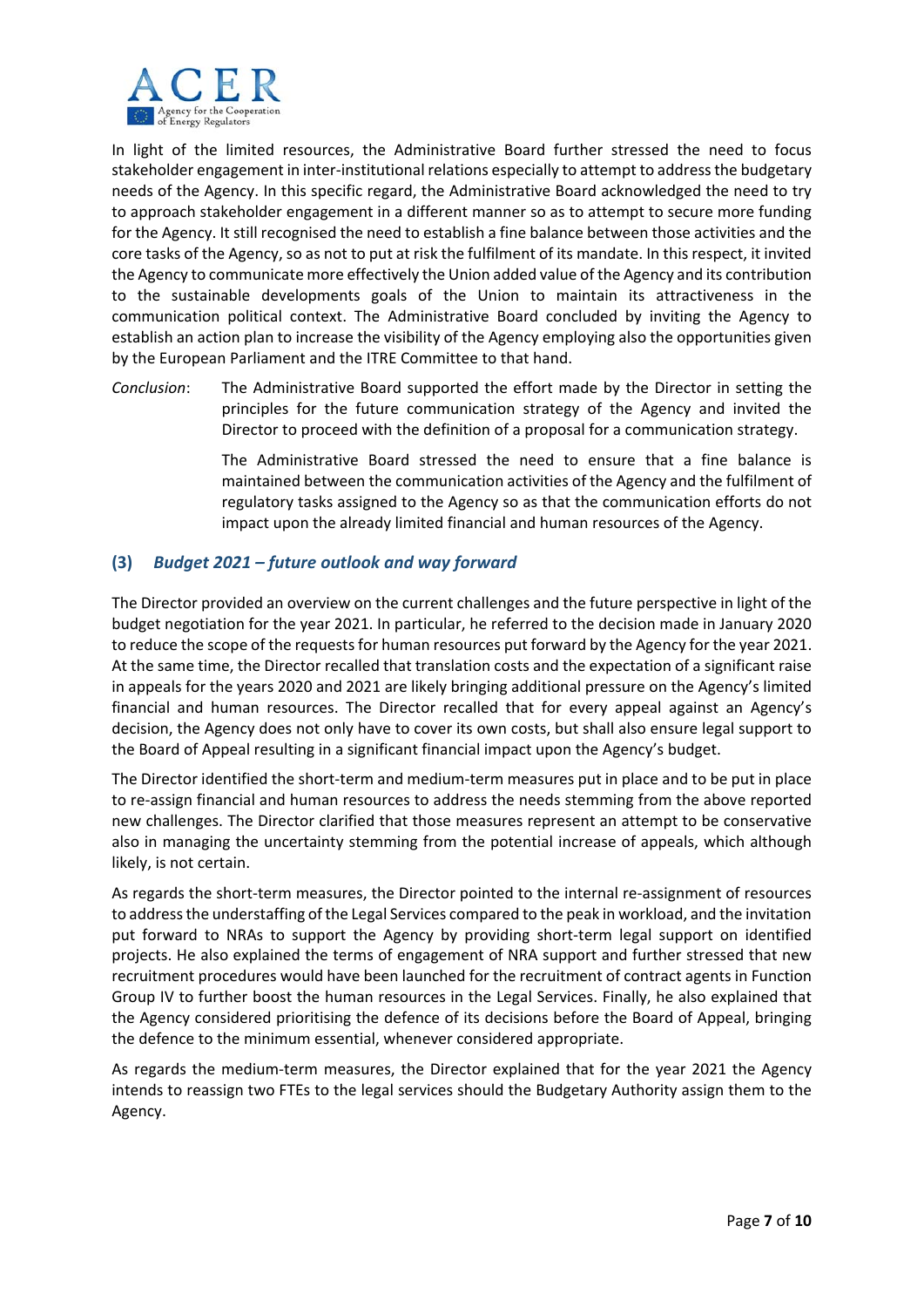

The Director therefore illustrated the proposed measures to engage with the different actors involved in the negotiation for the budget 2021, providing an overview of the actors to be approached and the internal organisation in order to be effective in the attempt to bring the Agency's operation on a sound financial footing. In this regard, the Director stressed the need to reinforce the Strategy Delivery and Communication Team so as to make sure that the effort to be put in the budgetary negotiation can be more effective.

Mr Volker ZULEGER, Head of the Market Integrity and Transparency Department, was further invited to provide an update on the developments concerning the establishment of the scheme for raising fees for REMIT. In this regard, it was reported the status of the process and the methodology proposed to that end. Finally it was stressed the need to ensure a mechanism to mitigate deficit in case fee raising would not meet the expected forecasts. In this respect, the European Commission recalled the need to ensure that the system is place since the beginning of the year 2021 to avoid deficit situations.

The Administrative Board was updated also on the expected proposal for the budget of the Agency for the year 2021. In this respect, it was highlighted the need to manage scarcity since past records shew the difficulty in raising the subsidies from the Union in the course of the budget negotiations, especially given the complications in reaching Member States when the budget proposal is tabled at the Council.

In this latter respect, the Administrative Board expressed concerns for the resources envisaged for the Agency for the year 2021 and supported the strategy of the Director in the outreach effort to bring the Agency's budget for the year 2021 on a sound financial footing. The Administrative Board invited the Agency to provide Members and Alternates with the necessary information to approach the different actors involved in the budget negotiations.

The Administrative Board stressed the need to improve the legal quality of the decisions of the Agency without need to lower the ambitions of the Agency to implement the spirit and objectives behind the acts to be adopted. In particular, the Administrative Board highlighted that since the Agency is a relatively new institution, with a low record of appeals, it is likely that stakeholders impacted by the contentious decision will take the opportunity to bring cases to the Board of Appeal and the General Court. This is likely to happen until sufficient case‐law will address part of the inevitable open issues created with the provision of powers to the Agency.

In this respect, the Administrative Board appreciated the need to be conservative in addressing future potential events. It also acknowledged that both communication and legal support functions are necessary part of a well-functioning organisation, especially with regard to the Agency and the challenges ahead. The Administrative Board, concluding by inviting the Director to consider strengthening further the legal services of the Agency considering also the past reported difficulties to attract experts to Ljubljana, balancing this with the genuine chances to reach a successful outcome in the budget negotiations both short‐term and in the longer term.

In this regard, the Administrative Board, while supporting the envisaged short-term measures to ensure business continuity at the Agency, invited the Director to prepare an action plan to be deployed to address the challenges of the year 2021 should the budgetary negotiation result in not being positive for the Agency. In this respect, the Director clarified that in preparing the action plan will consider also the possibility to use flexibility in the management of human resources.

*Conclusion*: The Administrative Board expressed concerns as regards the ability of the Agency to face the challenges forecasted for the year 2021 should not be provided with adequate human and financial resources to successfully accomplish its mandate, therefore impacting on the timely and successful implementation of the Clean Energy for all Europeans Package and the Green Deal.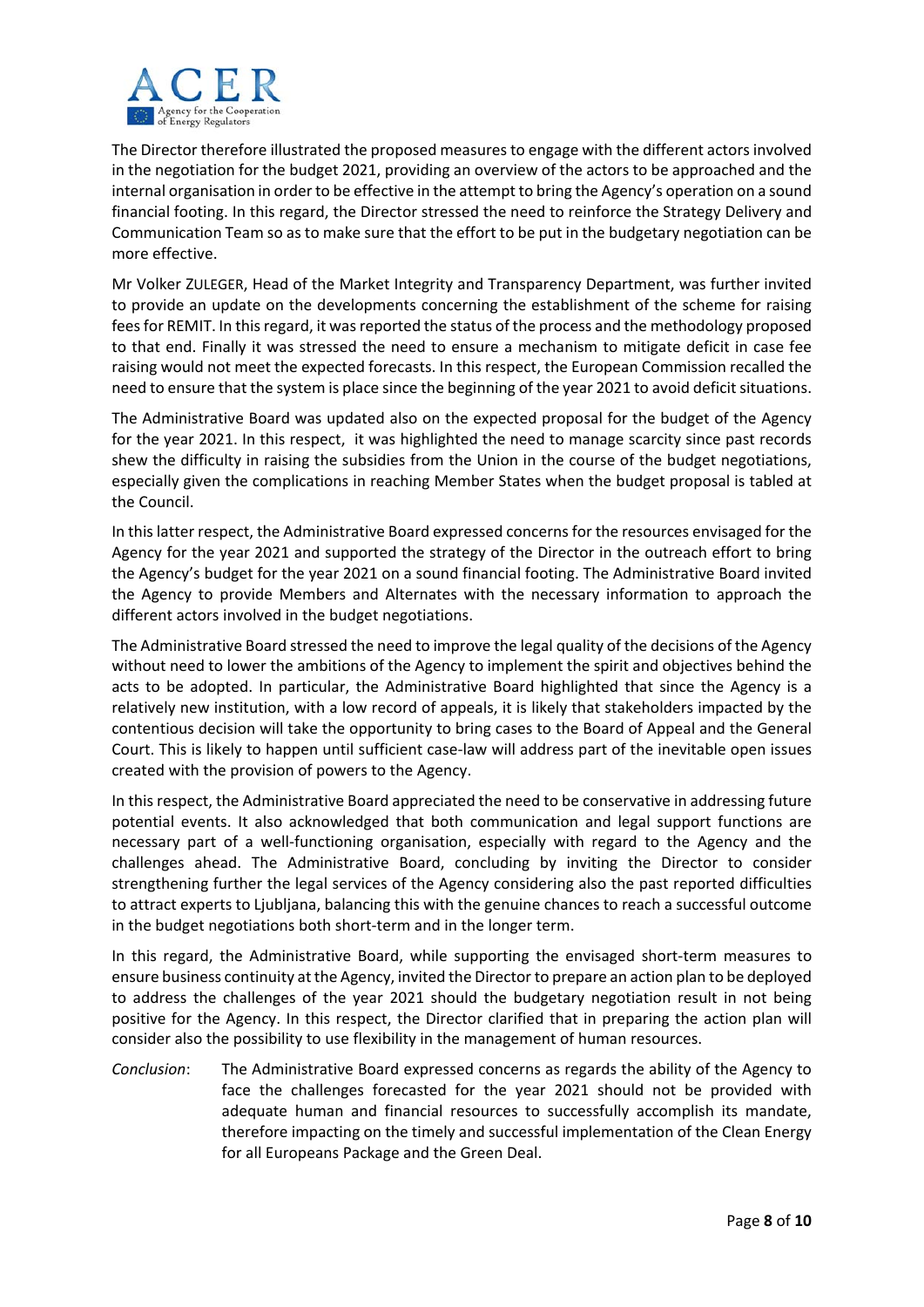

The Administrative Board appreciated that both communication and legal support functions are necessary part of a well-functioning organisation, especially with regard to the Agency and the challenges ahead.

The Administrative Board invited the Agency to propose a concrete action plan to face the increase of appeals and the fulfilment of the mandate of the Agency should the budget negotiation not provide the desired outcome in terms of financing of the Agency for the year 2021.

Members and Alternates of the Administrative Board expressed their availability in concretely supporting the Director in the envisaged outreach activities in the context of the budget negotiations to attempt to secure the Agency's budget for the year 2021. They therefore invited the Agency to support them by providing the necessary information to approach the different actors involved in the budget negotiations.

# **(4)** *Sustainable ACER initiative (further "greening" of ACER's own activities)*

The Chair of the Administrative Board introduced the discussion on the initiatives to be implemented in the effort to reduce the carbon footprint of the Agency as part of the overall strategy of the Agency to contribute to the objectives of the Union starting from concrete actions toward a more green Union.

Olga BORISSOVA, Head of Corporate Services, presented the efforts already put in place at the Agency to increase its sustainability and the plans of the Agency to reach efficiency gains via sustainable solutions, touching upon potential way to become a green Agency.

As regards the efforts put already in place, following the best practices from other Agencies, a number of digitalise workflows have been implemented combining the need to reduce the carbon footprint of the Agency and the establishment of more efficient handling of processes. Those processes relate to the financial workflow, the management of documents and of human resources. At the same time, a green ambassador group has been create to stimulate the discussion and propose concrete solutions to reduce the carbon footprint of the Agency. Finally, the pandemic has brought the Agency to anticipate the implementation of other more green solutions, such as e-recruitment digitalising fully the selection procedures. It also favoured the rapid development of more cost-effective and environmentally friendly interaction with stakeholders with the employment of webinars and webconferences arrangements.

To those processes, the Agency is already in the process to improve further measures of environmental management migrating the management of missions and procurement procedures (green procurement, e‐tendering, and e‐submissions) to paperless tools, further improving the environmental managements of the Agency's administrative functions. In this respect, it was reported that e‐submissions and MIPS will be in place before the end of the year 2020. On‐site catering events also contribute in reducing waste and minimising  $CO<sub>2</sub>$  emissions. The Agency is also in the process of implementing a system of promotion of the use of public transports. The Agency aims at providing also an environmental training to staff. The Agency is also in the process of replacing its IT equipment towards more environmentally efficient solutions available in the market.

Ms BORISSOVA clarified the limitations faced by the Agency in handling environmental management due to the limited human resources available. Despite these limitations, also thanks to the help of the green network of the EU Agencies, the Agency has made significant improvements in reducing its carbon footprint.